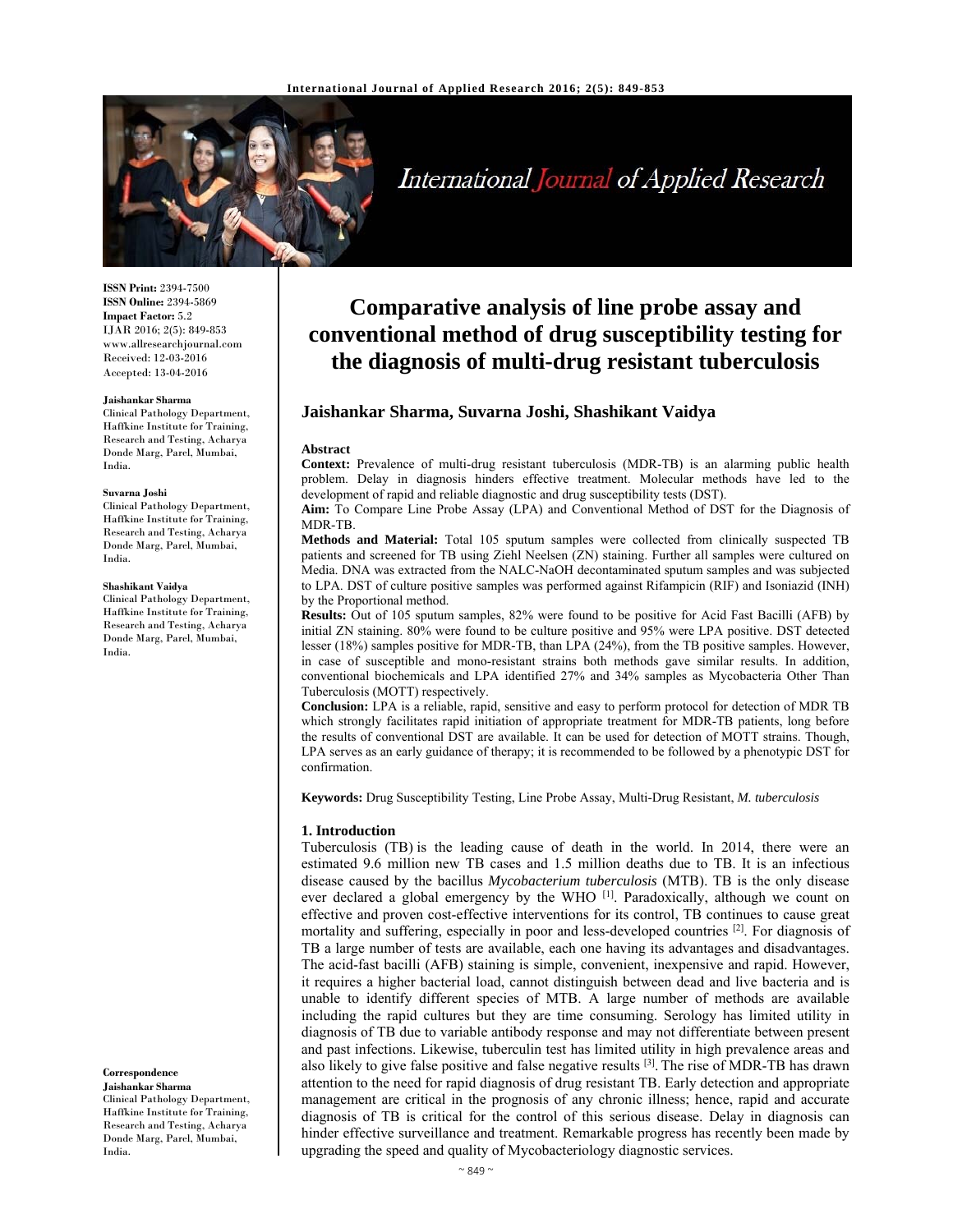In the present study comparative analysis of conventional method and molecular method like LPA for diagnosis of MTB and detection of MDR TB is carried out.

## **2. Subjects and Methods**

**2.1 Collection and Processing of sputum samples:** Hundred and five sputum samples were collected from suspected cases of TB from Sewree TB hospital, Mumbai, a tertiary care centre. All the samples were decontaminated using standard NALC-NaOH method [4, 5]. After decontamination, all the sputum samples were neutralized using Phosphate Buffered saline (PBS) (pH-6.8) and centrifuged at 3,500 rpm for 15 minutes. The pellet obtained was re-suspended in 1.5ml – 2.5 ml PBS and stored at -20 ˚C.

**2.2. Microscopic analysis:** All the samples were analyzed microscopically for presence of Acid-Fast Bacilli (AFB) by Ziehl Neelsen Carbol Fuchsin (ZNCF) staining method [4, 5].Decontaminated sputum samples were also analysed microscopically. AFB grading was done according to WHO guidelines [4].

**2.3. Culture:** All the decontaminated sputum samples were cultured on Lowenstein- Jensen medium (LJM). Each sample was inoculated in two LJM slants and was incubated at 37 ˚C.

**2.4. Para-nitro benzoic acid (PNB) Test:** Samples which were culture positive were subjected to *para*-nitro benzoic acid (PNB) test. In this test all the samples which gave growth on LJ medium were cultured on LJ slants containing *p*-Nitro Benzoic acid (PNB) for the confirmation of Mycobacterium tuberculosis complex and Mycobacteria Other than Tuberculosis (MOTT) [6].

**2.5. Drug Susceptibility Test (DST):** DST was carried to all the culture positive samples by Standard Proportion method [7]. Two drugs were used for DST, namely Rifampicin (RIF) and Isoniazid (INH) for MDR detection. Both the drugs were incorporated in the LJM at specific concentrations and plain LJM was used as control. Growth from LJM slant was scraped with a loop and suspension was made in sterile distilled water, vortexed and its turbidity was matched with McFarland opacity tube No. 1. Dilutions of  $10^{-2}$  and  $10^{-4}$  were made from the suspension. The initial suspension and the diluted suspension were inoculated on the control as well as drug containing media and were incubated at 37 ˚C. The first reading was taken after 28 days of incubation and the second on 42nd day. They are based on the estimation of growth or no growth of an MTB strain in the presence of a single critical concentration of one drug. The critical concentration of an anti-tuberculosis drug represents the lowest concentration of the drug in the medium that indicates clinically relevant resistance if growth is observed. Susceptible wild-type strains are inhibited by this concentration. Resistance is defined if over 1% of the bacterial population of a strain is able to grow.

**2.6. Line Probe Assay (LPA):** LPA was performed according to the manufacturer's (Hain Lifescience, Nehren, Germany) instructions. WHO approved Geno Type MTBDR plus kit was used. Three steps for LPA included. DNA extraction, Multiplex Polymerase Chain Reaction (PCR) amplification and reverse hybridization [8].

- 1) *DNA Extraction:* Mycobacterial DNA was extracted according to manufacturer's instructions. 500 µl of decontaminated sputum sample was centrifuged at 10,000 rpm for 15 min, the supernatant was discarded and the pellet was resuspended in 100 µl sterile distilled water. The specimen was then heat killed at 95 ˚C for 20 min in water bath. This was followed by sonication for 15 min and centrifugation at 14,000 rpm for 5 min. Supernatant containing the DNA obtained was transferred in sterile vial which was used for PCR.
- *Multiplex PCR:* The amplification protocol consisted of 15 min of denaturation at 95 ˚C, followed by 10 cycles comprising denaturation at 95 ˚C for 30 sec and 58 ˚C for 2 min. This was followed by 20 cycles comprising 95 ˚C for 25 sec, 53 ˚C for 40 sec and 70 ˚C for 40 sec and a final extension at 70 ˚C for 8 min. Master mixture for PCR consisted of 35 µl primer provided with kit, 5  $\mu$ l of 10X PCR buffer with 15 mM MgCl<sub>2</sub>, 2  $\mu$ l of 25 mM MgCl<sub>2</sub>, 0.2 µl (1U) of HotStarTaq DNA polymerase,3 µl nuclease-free molecular grade water and 5  $\mu$ l of DNA supernatant in a final volume of 50  $\mu$ l
- 3) *Reverse hybridisation:* Hybridization was performed with the automatic machine- twincubator. After hybridization and washing, strips were removed, fixed on paper and results were interpreted. Each strip of LPA had 27 reaction zones (bands), including six controls (conjugate, amplification, *M. tuberculosis complex (TUB),* rpoB, katG and inhA controls), eight rpoB wild-type (WT1–WT8) and four mutant probes (rpoB MUT D516V, rpoB MUT H526Y, rpoB MUT H526D, and rpoB MUT S531L), one katG wild-type and two mutant probes (katG MUT S315T1 and katG MUT S315T2), and two inhA wild type and four mutant probes (inhA MUT1 C15T, inhA MUT2 A16G, inhA MUT3A T8C, inhA MUT3B T8A). Either missing of wild-type band or the presence of mutant band was taken as an indication of a resistant strain.

*Ethical clearance was taken from the Institutional Ethics Committee for this study.* 

# **3. Results**

**Table 1:** Ziehl Neelsen Carbol Fuchsin (ZNCF) staining Number of samples: 105

| Sr No.                | <b>AFB</b> status | Number of samples $(\% )$ |  |
|-----------------------|-------------------|---------------------------|--|
|                       | Positive          |                           |  |
|                       | Negative          |                           |  |
| ----<br>$\sim$ $\sim$ |                   | $\sim$<br>$\sim$          |  |

 82% of the sputum samples were found to be positive for AFB by ZNCF Staining.

**Table 2:** Comparison of conventional method and LPA for detection of MTB complex and MOTT Number of samples: 105

| Sr No. | <b>Sample</b> | <b>Conventional methods</b><br>$\frac{1}{2}$ | LPA<br>$\frac{1}{2}$ |
|--------|---------------|----------------------------------------------|----------------------|
|        | MTB complex   |                                              |                      |
|        | <b>MOTT</b>   |                                              |                      |
|        | Negative      |                                              |                      |

Conventional method showed 53% MTB complex, 27% MOTT whereas 20% samples were negative for MTB. In LPA, 61% were MTB complex positive, 34% were MOTT whereas 5% samples were negative for TB.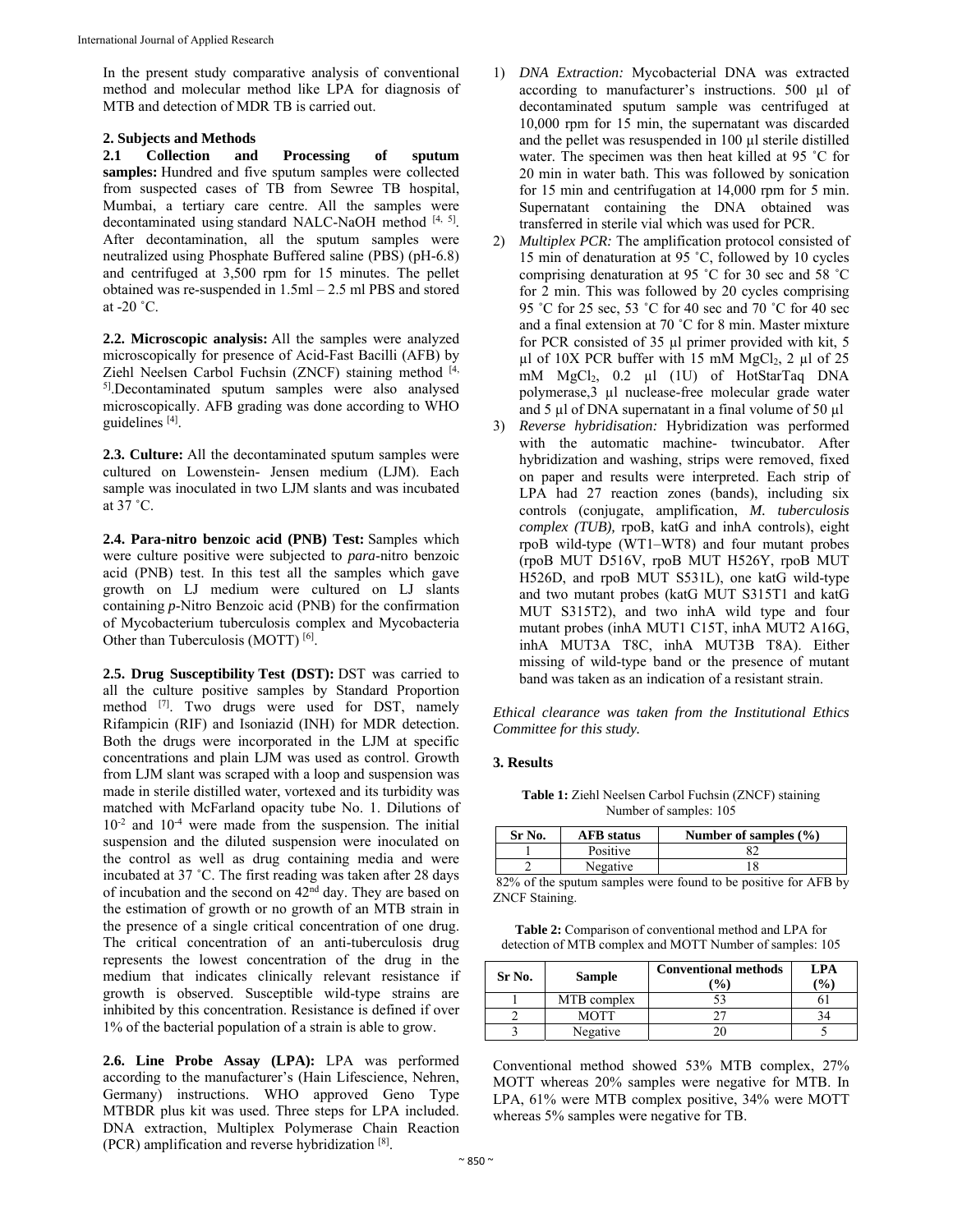

**Fig 1:** Comparison of DST and LPA





**Fig 2:** Sensitivity of Line Probe Assay (LPA)

All the samples were analyzed, 18% of all the samples were found to be MDR, 25% and 27% were found to be susceptible and MOTT strains respectively by both the methods. 7% samples were positive for TB and MOTT, but were negative by conventional method.

**Table 3:** Comparison of conventional method and LPA for Diagnosis of MDR-TB

|                                   | <b>Drug Susceptibility</b><br><b>Testing (Conventional</b><br><b>Method</b> ) | <b>Line Probe Assay</b>                        |
|-----------------------------------|-------------------------------------------------------------------------------|------------------------------------------------|
| Time For<br>Reporing<br>(Approx.) | 42 Days                                                                       | 12 Hours                                       |
| Cost (Approx.)                    | Rs. 150 to 200/-                                                              | $Rs. 1200/-$                                   |
| Infra-Structure                   | Bio-safety                                                                    | Bio-safety,<br>Centrifuge, PCR,<br>Twincubater |
| Man-Power                         | Skilled laboratory<br>Personnel required                                      | Skilled laboratory<br>Personnel required       |

## **4. Discussion**

In the recent years, a major importance has been given on rapid diagnosis and quick initiation of accurate treatment for MDR TB. Precise and early diagnosis of MDR-TB is extremely beneficial as it interrupts further transmission of the disease and avoids addition of life-saving drugs and consequently increases of drug resistance. It also avoids unnecessary cost of administration and occurrence of serious side - effects of second line anti-tuberculosis drugs in case one is dealing with drug sensitive MTB strains.

In the present study we have performed a comparison of the conventional method of Drug Susceptibility Test and a newer molecular method that is Line Probe Assay for the detection of MDR TB from the sputum samples. In this study, samples were directly subjected to LPA rather than doing it from culture as carried out usually. The results of LPA were then compared to the DST, which is still a gold standard.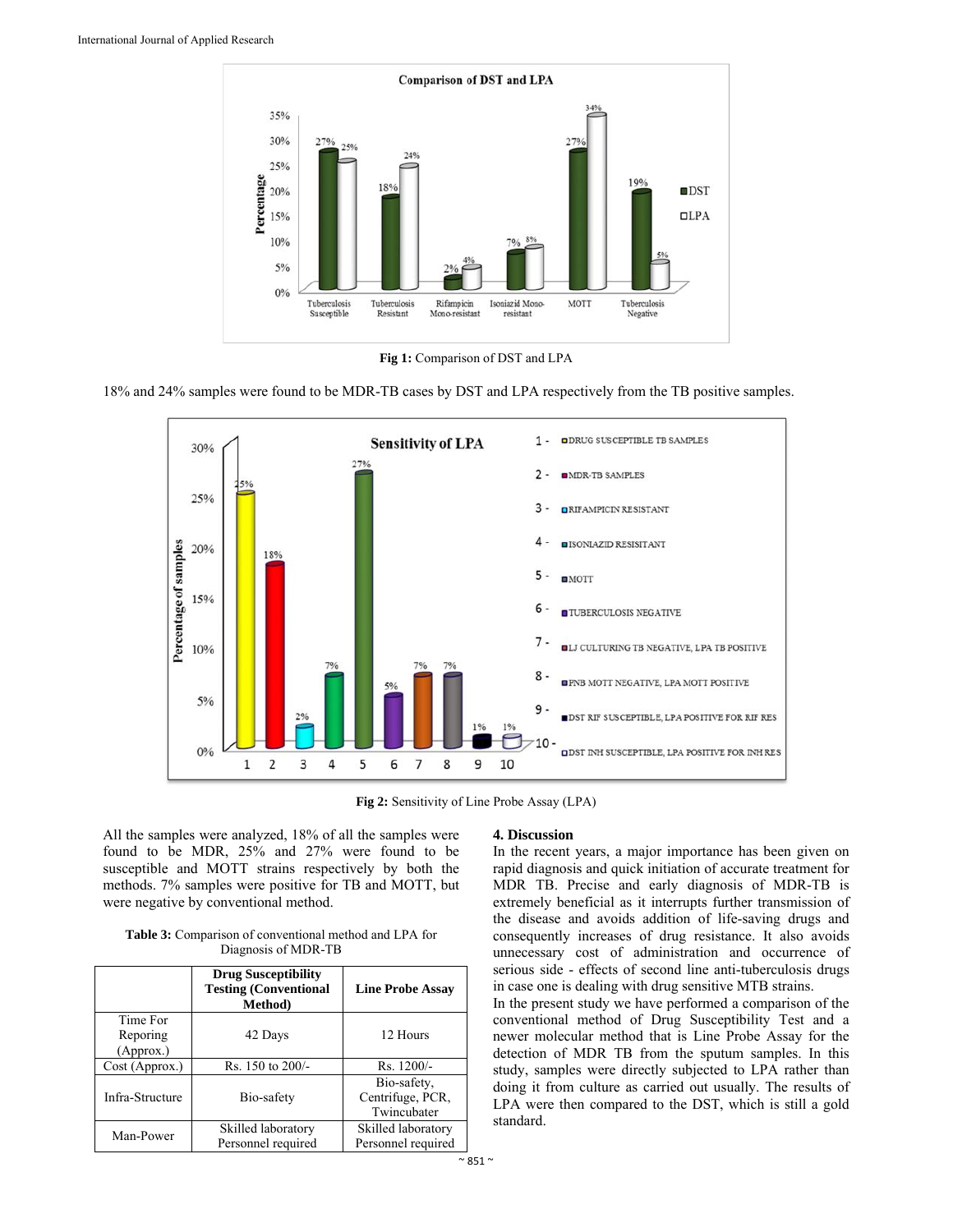Hundred and five sputum samples were analyzed for MDR - TB by DST and LPA by targeting two drugs for its resistance namely RFM and INH. It was found that 18% and 24% samples were found to be MDR-TB cases by DST and LPA respectively from the TB positive samples. Also, 19% of the samples were found to be negative for TB by conventional method whereas only 5% were found to be negative by LPA. The percentage of MOTT strains also varied i.e. 27% and 34% of samples was found to be MOTT strains from conventional method (PNB test) and LPA respectively. Each sample was analysed individually, it was found that 18% of the samples were found to be true positive for MDR-TB, 27% were found to be true positive for MOTT strains and 5% were found to be true negative. 7% of the samples were found to be culture negative but TB positive by LPA and 7% of the samples were negative for MOTT by PNB test, but positive for MOTT by LPA. Therefore the percentage of TB negative samples identified by conventional methods rose up to 19% in comparison to LPA which only showed 5%. This may be due to DNA extraction protocol of LPA. In LPA, DNA extraction was done directly from the sputum samples; hence even the DNA of dead bacilli may have contributed to it. Whereas only those samples which were found to be positive by conventional method and confirmed MTB complex group, were considered for DST Therefore, higher percentage of TB positive in LPA may be attributed to the limitation of the technique that cannot differentiate between live and dead bacilli.

The Sensitivity of Line Probe Assay was found to be 100% as it identified the MDR-TB cases accurately compared to DST. The Specificity was found to be around 94%. Some previous studies done by D. I. Ling *et al.* and F. Bwanga *et al.* found the sensitivity of LPA around 95% - 99% and 96%  $-99\%$  respectively  $[9, 10]$ . In case of mono resistant cases, the Sensitivity and Specificity for each RFM resistant and INH resistant sample was found to be 100% and 98%. These results for mono resistance were similar to the study done at New Delhi, India [11].

The major advantage of LPAs is that the drug susceptibility results are available within 12 hours as this technique can be performed directly using sputum samples. Many laboratories have now replaced phenotypic DST with the LPAs as the primary method for  $\overline{DST}$   $[12]$ . The disadvantages of LPAs are that they are labor intensive and require highly trained personnel and dedicated laboratory space and equipments [13]. This study also proved that performing LPA directly from sputum samples might give false positive results and may lead to higher percentage in resistance which was mainly due to its limitation to differentiate between live and dead bacilli.

Phenotypic DST methods for MTB are inexpensive and accurate but time consuming. Genotypic DST methods for MTB are rapid and accurate but expensive. Thus molecular methods have certain benefits as they can play an important role in scaling-up programmatic management of drugresistant TB, in particular with regard to speed, standardization of tests, reduction in turnaround time, potential for high throughput, and reduced Biosafety needs [Table 3] [14]. Also such molecular tests helps in rapid identification and isolation of the patients infected with MDR isolates and, thus, minimizes transmission of MDR-TB [15].

# **5. Conclusion**

Laboratory diagnosis of TB still involves the smear examination and culture confirmation for MTB. Conventional culture confirmation using LJM has the disadvantage as the time required to observe the growth is high, since the TB bacilli takes around four weeks to grow. This contributes in delay of treatment, spread of the disease and leads to unnecessary treatment of non-specific pulmonary infections. Nevertheless, conventional method still remains the gold standard for culture and DST of TB. It is useful for early confirmation of viable TB bacilli, observing response to treatment in MDR-TB. Significant advances have been made in the rapid and accurate diagnosis of MDR-TB. The use of molecular tests can reduce the need for invasive diagnostic procedures, which are both costly and pose an added risk to the patient. One of the means for diagnosis of MDR-TB is a molecularhybridization method, LPA. This test is a reliable, rapid and easy to perform for the simultaneous detection of RFM and INH resistance in MTB. With high sensitivity and high specificity obtained in this study with respect to detection of MDR-TB, we can conclude that this test strongly assists in adequate treatment of MDR-TB, long before the results of conventional DST are available. Such molecular methods contributes in many ways; significant reduction in the time to diagnose MDR-TB, the earlier initiation of appropriate therapy and the potential to prevent transmission of drugresistant strains constitutes the major advantages of such methods. These methods require skilled operators, good infrastructure and relatively high expenses.The LPA test serves as an early guidance of therapy, which can be followed by a phenotypic DST confirmation for all suspected MDR-TB patients.

# **6. Acknowledgment**

Authors acknowledge the help of Dr. Nanaware, and Dr. Ranjan Desai, Sewree TB Hospital for providing sputum samples for this study. We are also thankful to Dr. Yagnesh Thakar and Mrs. Pallavi, Vishakha Microbiology Laboratory for her help and support.

# **7. References**

- 1. Global Tuberculosis Report 2015, WHO; 20th Edition.
- Palomino JC, Leao SC, Ritacco V. Tuberculosis Chapter 20: New Developments and Perspectives, 2007.
- 3. Al-Zamel Faten A. Detection and diagnosis of Mycobacterium tuberculosis, Expert Review of Anti-Infective Therapy. 2009; 7(9):1099-1108.
- 4. Palomino JC, Leao SC, Ritacco V. Tuberculosis 2007 From Basic Science to Patient Care Institute of Tropical Medicine, Antwerp. 2007; 3(3.3-3.6):97-105, 3(3.7):10.
- 5. Culture of Mycobacterium tuberculosis and Drug Susceptibility Testing on solid Medium, Revised National TB Control Programme Manual of Standard Operating Procedures (SOPs) Central TB Division, (Ministry of Health & Family Welfare) New Delhi Version No. 01.01 Date: 01/04/2009.
- 6. Kubica GP. Differential identification of mycobacteria VII. Key to features for identification of clinically significant mycobacteria. Am Rev Respir Dis. 1973; 107:9-21.
- 7. Strong BE, Kubica GP. Isolation and identification of Mycobacterium tuberculosis: A guide for the level II